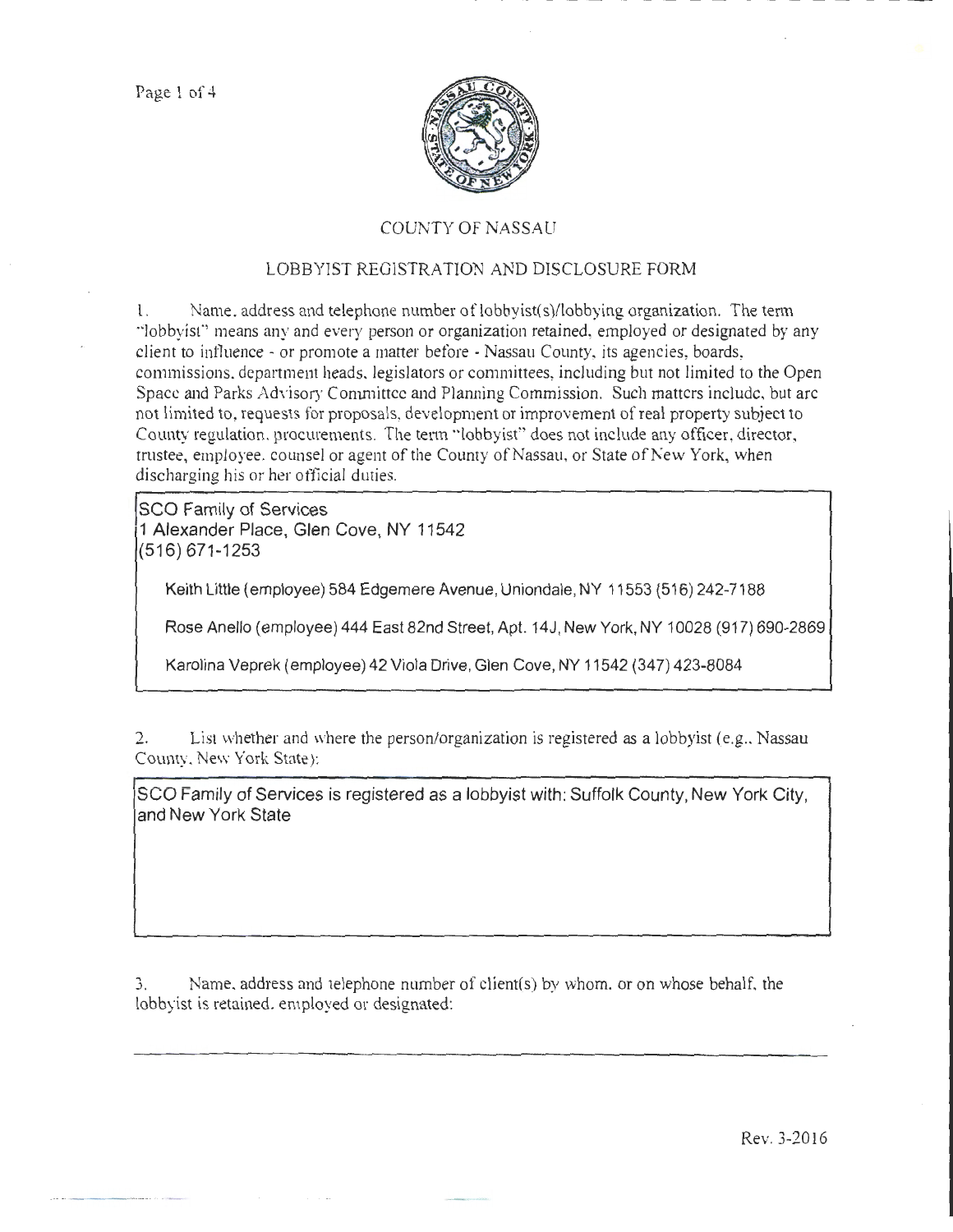Page 2 of 4

SCO Family of Services

1 Alexander Place, Glen Cove, NY 11542

(516) 671-1253

4. Describe lobbying activity conducted. or to be conducted, in Nassau County, and identify client(s) for each activity listed. See page 4 for a complete description of lobbying activities.

Budget, discretionary support, and policy advocacy.

5. The name of persons, organizations or governmental entities before whom the lobbyist expects to lobby:

County Executive, County Legislature, and the County of Nassau agencies, boards, commissions, department heads or committees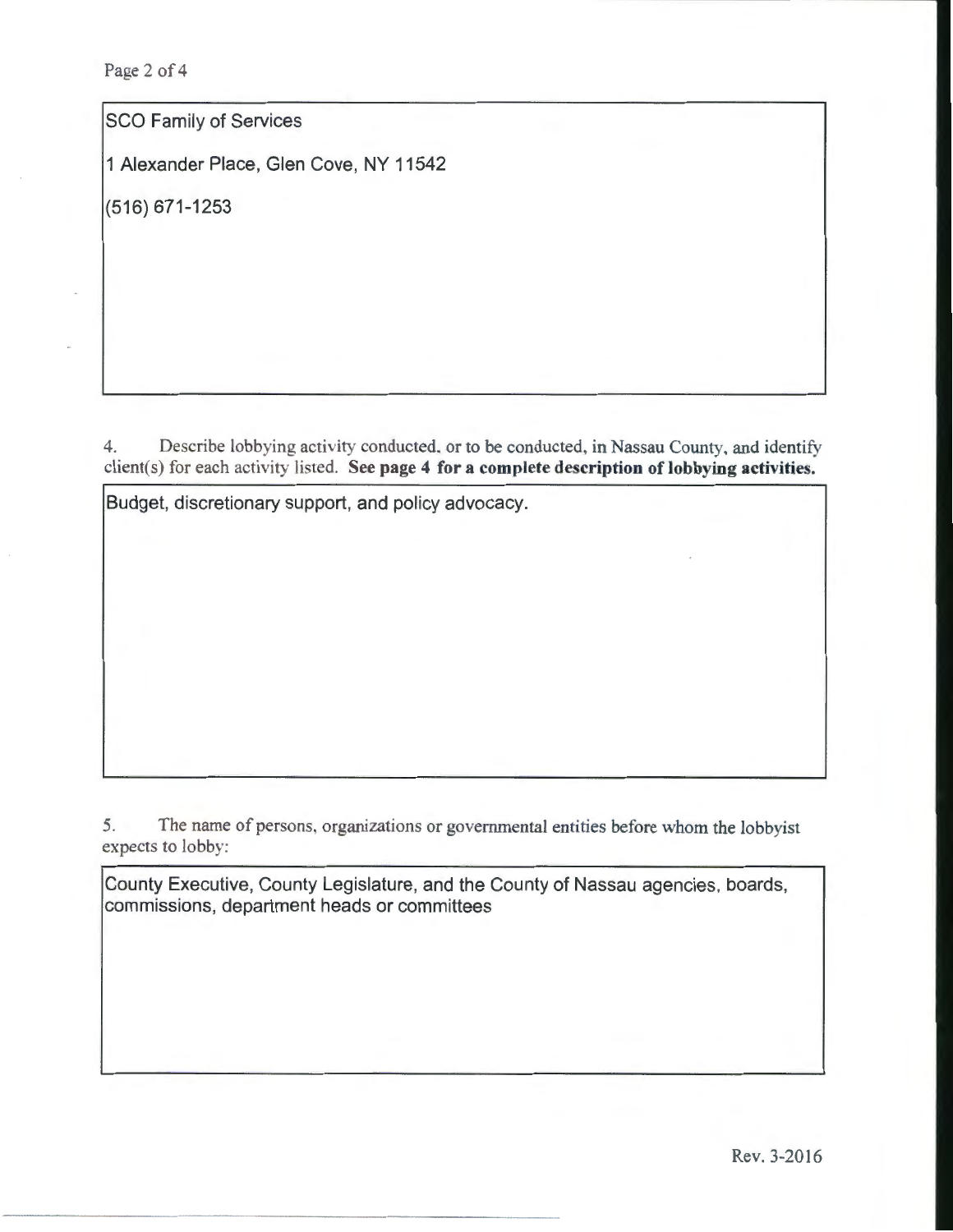6. If such lobbyist is retained or employed pursuant to a written agreement of retainer or employment. you must attach a copy of such document; and if agreement of retainer or employment is oral. attach a written statement of the substance thereof. If the written agreement of retainer or employment does not contain a signed authorization from the client by whom you have been authorized to lobby. separately attach such a written authorization from the client.

7. Within the previous year. has the lobbyist/lobbying organization or any of its corporate officers provided campaign contributions pursuant to the New York State Election Law to the campaign committees of any of the following Nassau County elected officials or to the campaign committees of any candidates for any of the following Nassau County elected offices: the County Executive, the County Clerk, the Comptroller, the District Attorney, or any County Legislator? If yes, to what campaign committee? If none, you must so state:

**None** 

I understand that copies of this form will be sent to the Nassau County Department of Information Technology ("IT") to be posted on the County's website.

1 also tmderstand that upon termination of retainer, employment or designation I must give written notice to the County Attorney within thirty (30) days of termination.

VERIFICATION: The undersigned affirms and so swears that he/she has read and understood the foregoing statements and they are. to his/her knowledge, true and accurate.

The undersigned further certifies and affirms that the contribution(s) to the campaign committees listed above were made freelv and without duress. threat or any promise of a governmental benefit or in exchange for any benefit or remuneration.

Dated:  $\left| \frac{\partial}{\partial t} \right| \left| \frac{\partial}{\partial t} \right| = \frac{1}{2}$  Signed:

- -------- -- -- -- - --

Keith

Print Name:

Title: **Executive Director**